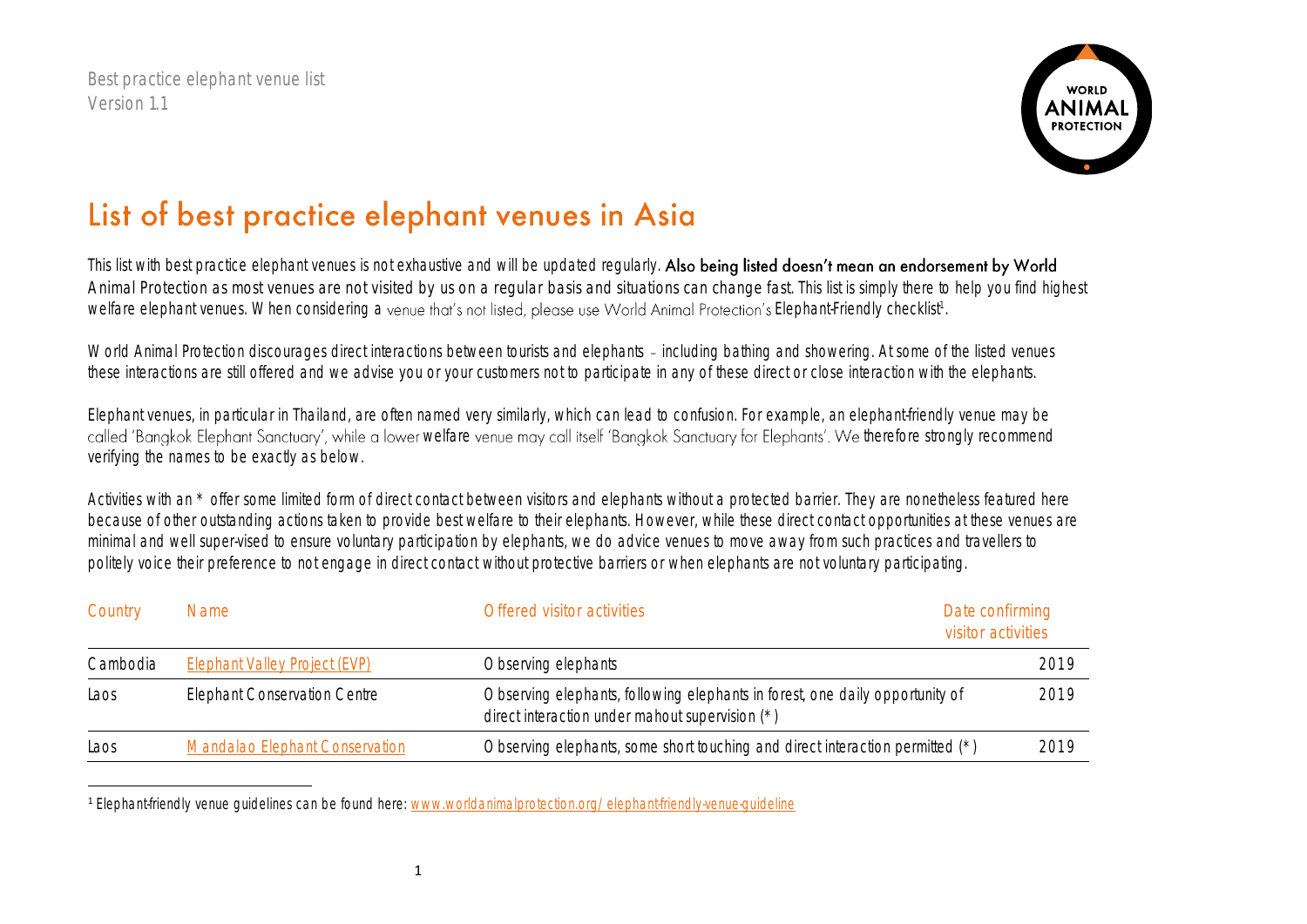Best practice elephant venue list Version 1.1

 $\overline{\phantom{a}}$ 



| Country   | <b>Name</b>                                                               | Offered visitor activities                                                                      | Date confirming<br>visitor activities |
|-----------|---------------------------------------------------------------------------|-------------------------------------------------------------------------------------------------|---------------------------------------|
| Nepal     | <b>Tiger Tops Tharu Lodge</b>                                             | Observing elephants, following elephants in forest and fields                                   | 2019                                  |
| Sri Lanka | <b>Elephant Transit Home</b>                                              | Observing young orphan elephants prior to release back into the wild                            | 2018                                  |
| Thailand  | <b>Boon Lott Elephant Sanctuary (BLES)</b>                                | Observing elephants, following elephants in forest and fields                                   | 2019                                  |
| Thailand  | <b>Burm and Emily's Elephant Sanctuary (BEES)</b>                         | Observing elephants, following elephants in forest and fields                                   | 2019                                  |
| Thailand  | ChangChill                                                                | Observing elephants, preparing food and mahout chat                                             | 2019                                  |
| Thailand  | Elephant Nature Park (ENP)                                                | Observing elephants, feeding of elephants from platform                                         | 2018                                  |
| Thailand  | <b>Elephant Valley Thailand (EVT)</b>                                     | Observing elephants, protected contact feeding                                                  | 2019                                  |
| Thailand  | <b>Following Giants</b>                                                   | Observing elephants, following elephants in forest                                              | 2019                                  |
| Thailand  | <b>Global Vision International (GVI) project in</b><br><b>Huay Pakoot</b> | Observing elephants, following elephants in forest, visitors feeding one time<br>per week $(*)$ | 2017                                  |
| Thailand  | Golden Triangle Asian Elephant Foundation                                 | Observation of elephants, walking with elephants, some direct interaction $(*)^2$               | 2016                                  |
| Thailand  | Kindred Spirit Elephant Sanctuary                                         | Observing elephants in the forest, feeding of elephants and some direct<br>interaction $(*)$    | 2016                                  |
| Thailand  | <b>Mahouts Elephant Foundation</b>                                        | Observing elephants, following elephants in forest                                              | 2018                                  |
| Thailand  | Phuket Elephant Sanctuary                                                 | Observing elephants, protected contact feeding                                                  | 2018                                  |
| Thailand  | Samui Elephant Sanctuary                                                  | Observing elephants, some feeding and direct interaction (*)                                    | 2018                                  |
| Thailand  | <b>Tree Tops Elephant Reserve</b>                                         | Observing elephants, some protected contact feeding, following elephants                        | 2019                                  |

<sup>2</sup> This must be distinguished from activities by adjacent Anantara resort, which do offer some riding.